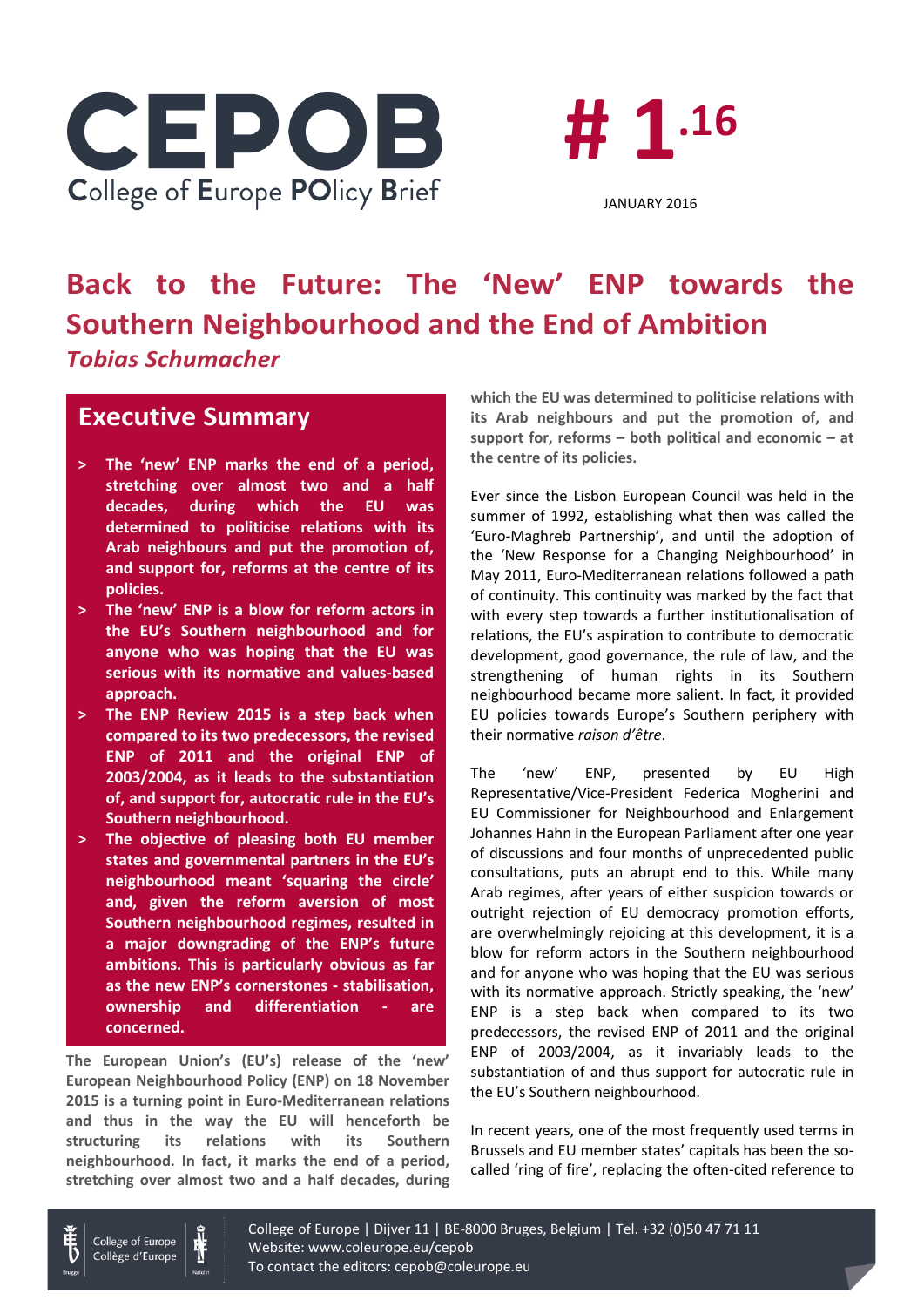the 'ring of friends' that the EU originally intended to foster via the ENP. Coined by *The Economist* in the summer of 2014 with a view to describing developments in the EU's neighbourhoods – South and East – and their potentially devastating spill-over effects for the EU, European decision-makers did not waste any time to engage with this seemingly all-encompassing term. As a matter of fact, over the past 18 months discursive engagement with the 'ring of fire' led to the creation of a narrative that has been revolving around the notion of crisis. This, at the end of the day, motivated Jean-Claude Juncker upon taking office as Commission President to call for yet another overhaul of the ENP. Thus, while the 2011 review was supposed to provide EU-neighbourhood relations with a more forward-looking and sustainable framework in response to the Arab uprisings, the recent revision was driven almost exclusively by a general perception among policy-makers in Brussels and EU member states' capitals that the EU's neighbourhood is in a state of crisis.

Obviously, the conflicts in Ukraine, Syria and Libya, the rise of ISIS/Da'esh and corresponding waves of internal and external displacement seem to confirm this view. Yet, external volatilities, crises, conflicts and the violation of territorial integrity, have been key characteristics of the EU's periphery already at the time when Brussels decided to label the immediate space beyond its external borders 'neighbourhood' and in fact ever after. In other words, though crises and wars have been a defining feature of the EU's neighbourhood for years, it needed newly emerging conflicts and conflict-related developments – and thus a more tangible understanding that these can and do affect the  $EU$  – for the ENP to emerge back in the spotlight.

Due to the rather lengthy and admittedly inclusive public consultation process that the Commission and the European External Action Service (EEAS) initiated, the EU, and with it the ENP, had the chance to escape the fate of decisions that normally, when taken in a context of crisis, tend to suffer from limited time to explore or appreciate alternative courses of action. However, the Commission's and the EEAS's determination to put forward a revised policy framework that would find the consensus of both the member states and the neighbours and that would at the same time resonate with and relate to crises, led to an outcome that reflects rather strongly the interests and preferences that Arab regimes had voiced in recent months. Put differently, the objective of pleasing both EU member states and governmental partners in the two neighbourhoods meant 'squaring the circle' and, given the reform aversion of most Southern neighbourhood regimes, could not but result in a major downgrading of the future ENP's ambition.

#### **Downgrading the EU's ambitions in the Southern neighbourhood**

The downgrading of the EU's ambitions vis-à-vis its Southern neighbourhood becomes particularly visible in three domains, which are the cornerstones of the 'new' ENP: stabilisation, ownership and differentiation.

#### *Stabilisation*

The 'new' ENP puts the focus on the stabilisation of the EU's neighbourhood. This has been one of the core objectives of the ENP since it was initiated in 2003, though the extent to which it was linked to polity- and governance-related reforms through conditionality varied throughout the years. The 'new' ENP abolishes this link and with it any reference to positive ('more for more') or negative ('less for less') conditionality – after all *the* key features of the 2011 ENP. Instead, it is predicated rather explicitly on the assumption that holding on to, and strengthening 'partners' – a euphemism for nondemocratic regimes in the Southern neighbourhood – is conducive to containing instability. At a time when many of these regimes are preoccupied with consolidating their autocratic rule in a post-'Arab Spring' context and are increasingly regarded as the lesser evil when contrasted with potential unrest, state collapse and radicalism, this approach  $-$  as pragmatic as it might be  $-$  is an antithesis to what past editions of the ENP were supposed to be about. At best, it merely indicates that the EU, by evoking the crisis narrative embodied in the 'ring of fire' notion, simply found a way of legitimating the *de facto* supremacy of inter-governmental relations over democracy promotion with potentially uncertain outcomes. At worst, it is destined to aggravate rather than soften the multi-facetted problems that the 'new' ENP claims to address, as the absence of democratic rule and the continuous violation of political, social and economic rights by Arab regimes are in fact the root causes of instability, radicalisation and conflict.

#### *Ownership*

In addition to stabilisation, the Review of 18 November 2015, outlining the 'new' ENP, stipulates that "greater mutual ownership will be the hallmark of the new ENP". Principally, this decision represents an overdue acknowledgement of neighbours' past calls for putting an end to what they perceived as a centre-periphery approach that treated them as mere objects. However, stepping up ownership, as was explicitly requested by the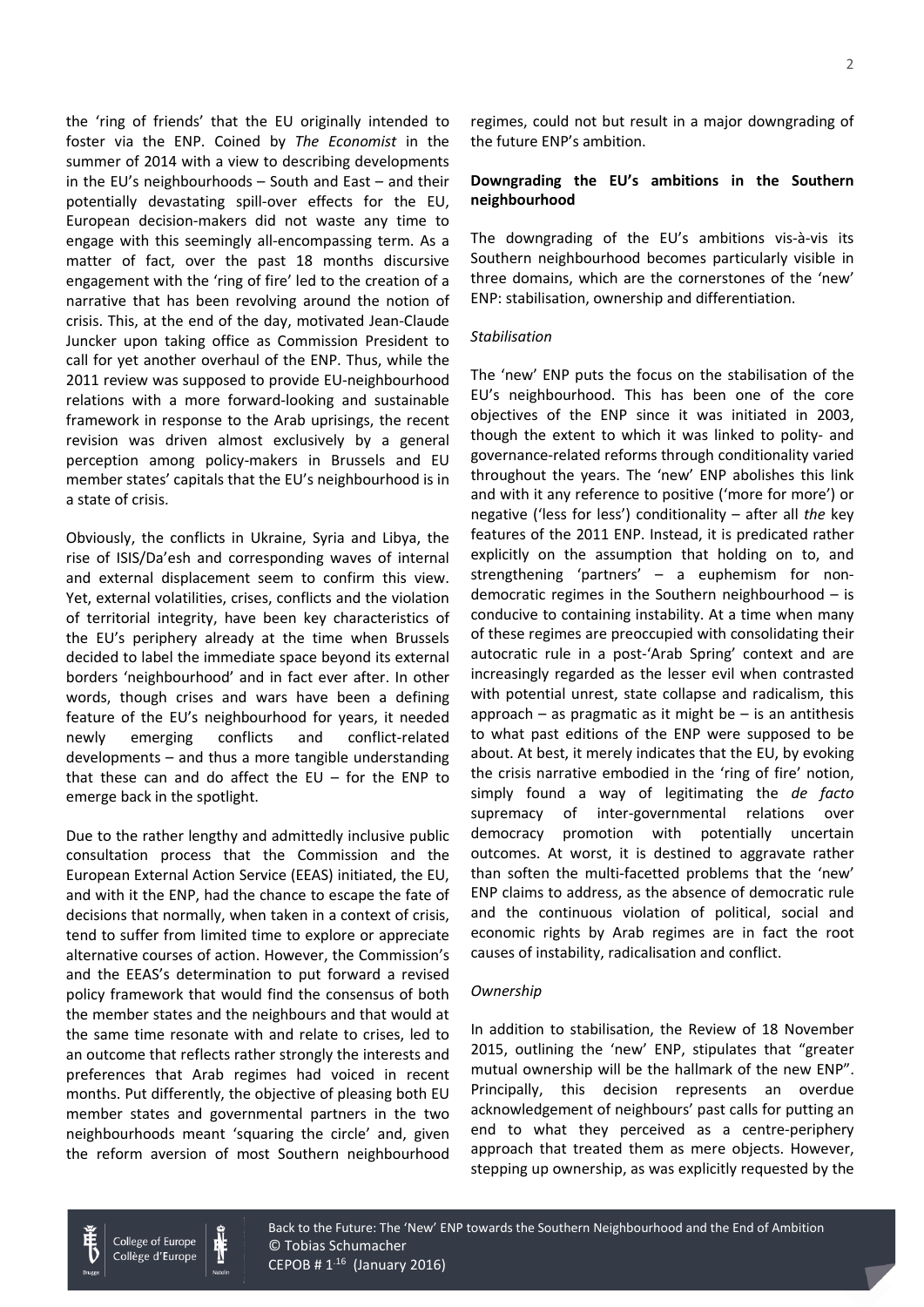EU's Arab neighbours in their Beirut paper of 24 June 2015, comes with a cost. Allowing the neighbours to have a much stronger say and let them decide what the EU policy in its entirety towards each one of them should entail, does effectively boil down to formally legitimating them to determine the actual scope of EU and thus ENPrelated policies.

Some might consider this to be a receptive and realistic response to the general reluctance of the Arab regimes in the Mediterranean to engage in meaningful political, that is democratic reform. In reality, however, such a view is whitewash and has wide-ranging implications. First, it poses questions as to whether the EU is, and still wants to be, an autonomous foreign policy actor in its Southern neighbourhood. Secondly, by putting in place a policy that aims at reflecting the interests and aspirations of its Southern 'partners', in conjunction with the abolition of the 'less for less principle', the EU does not only surrender to the long-standing demands of autocratic rulers. What is worse, it signals that they can get away with their notorious human rights violations and authoritarian practices, knowing that – as the 'new' ENP explicitly allows them to choose from a broad and politically rather non-sensitive *à la carte* menu – they will, after all, even be rewarded with 'more for less'. 'Letting the fox guard the chickens' therefore seems to have been the *leitmotif* of Brussels when it drafted the 'new' ENP.

#### *Differentiation*

"[R]ecognising that not all partners aspire to EU rules and standards, and reflecting the wishes of each country concerning the nature and focus of its partnership with the EU", the 'new' ENP also promises even greater differentiation than was already the case in the past. However, the Review omits any clear reference as to what differentiation shall truly mean and entail, other than that the EU is intent on allowing the neighbours to cherry-pick. In fact, what the 'new' ENP offers is much of the same of what its previous versions also already had on display: at least at this stage. Deep and Comprehensive Free Trade Areas (DCFTAs), mobility partnerships and sectoral integration, as well as financial and development assistance, are the cornerstones of this allegedly reinforced differentiation approach. However, to what extent Arab neighbours would eventually benefit from these depends on whether they opt for them at all and, secondly, whether the offers would address their specific needs and thus really differentiate. At least as far as the DCFTAs are concerned, a comparison with those currently to be implemented by the EU's Eastern neighbours Georgia and Moldova might give Arab

neighbours a foretaste of what can be expected as these DCFTAs were modelled considerably on Ukraine's DCFTA – in spite of the three countries' different trade and economic structures and regulatory systems. Conversely, the fact that Tunisia was given a new Action Plan for the period 2013-2017 already before the adoption of the 'new' ENP, and Lebanon a Single Support Framework for 2014-2016, while Egypt was only granted a one-year Single Support Framework (2014-2015), is indicative of the fact that differentiation might also take a rather different turn in practice. Though it is known that development plans by external donors have the greatest potential to generate at least some impact when they are concluded for a period of three to five years, the EU decided to differentiate between Tunisia and Lebanon on one hand and Egypt on the other hand and in spite of the fact that Egypt's development-related needs are disproportionately larger and considerably more capitalintensive.

### **Back to the future: the absence of vision in the EU's relations with its Southern neighbourhood**

It took the EU years, if not decades to develop a democracy, governance and rights-related ambition and thus *acquis* in its neighbourhood relations. Although the first two ENP editions had multi-facetted shortcomings and suffered from EU member states' lack of interest, they represented a major advance in the EU's external relations framework. This is mainly because they reflected the aspirations of an actor that increasingly claimed to be a 'normative power' that focused, at least on the level of political rhetoric and in official discourses, on the transposition of its values. In contrast, the 'new' ENP is an acknowledgement not only of the ENP's past failures, but also of the EU's inability and, so it seems, unwillingness to hold on to its values and principles when the going gets tough and when crisis seems to have become the 'new normal'. Thus, the lack of vision in the process of European integration generally, apparent already for many years, has finally also infected the ENP.

Apart from the negative repercussions this is bound to have for the EU's self-image as a determined, sovereign and normative foreign policy actor and for how it is being perceived by others, especially by neighbours and other external actors in the Southern neighbourhood, the lack of vision in EU-neighbourhood relations is particularly problematic for reform-minded neighbours. For example, the 'new' ENP continues to omit any reference to what Tunisia – the only beacon of democratic light in an otherwise politically stagnating or rather turbulent Southern neighbourhood – can expect from the EU at the end of a rather long and costly process of approximation



College of Europe Collège d'Europe